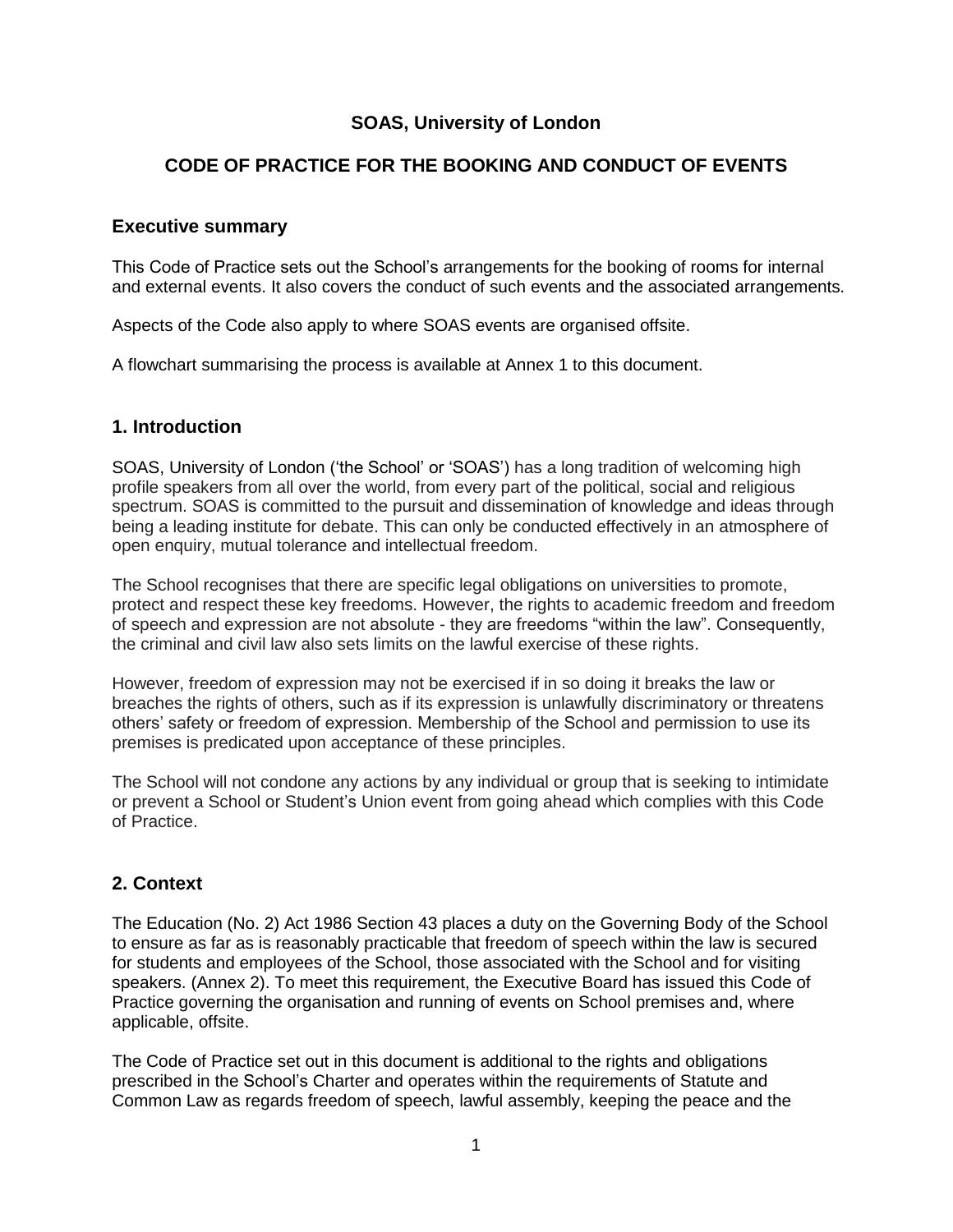provisions of the *Race Relations Act* and other relevant equality legislation, and accords with the School"s "Freedom of Expression" statement.

To standardise all events held on School premises, the Code of Practice sets out booking arrangements and general provisions for the conduct of all events.

Detailed operational guidelines, including room booking forms, tariffs and charges for other facilities, are approved by the School, published and kept up to date by the Conference Office see:<http://www.soas.ac.uk/business/conferenceoffice/>

An "event" is any meeting, gathering, conference or related activity involving a group of people. This does not apply to normal teaching sessions or other academic or administrative operational meetings unless outside speakers and an audience are involved.

**The School reserves the right to take action against individuals or external groups who violate this policy. This includes withdrawal of bookings made, with or without refund. In exceptional cases this could include disciplinary action under the relevant student or staff procedure and contacting of external authorities**

This policy and its procedures should be read in conjunction with (a) the School"s Information & Internal Communication Strategy,<sup>1</sup> and (b) the School's Equality and Diversity Policy <sup>2</sup>

## **3. Authority and Jurisdiction of the Code**

a) The provisions of this Code of Practice apply to all members of staff, full and part-time, all registered students, all those associated with the School and, insofar as it is relevant, to all those who have an implied licence to enter the School premises including guests of staff and students, members of the public attending a function in the School and those attending conferences, short courses or any other properly constituted event.

- b) The provisions of this Code apply to all the activities of the Students" Union and its affiliated clubs and societies.
- c) The provisions of this Code apply to all premises and property of the School including accommodation occupied by the Students" Union, any social and recreational and other areas made over to students*,* staff associations or trades unions, and accommodation occupied by other organisations under a licence agreement.
- d) This Code sets out procedures to meet the needs of:
	- all events held on School premises or SOAS branded events held offsite;
	- the conduct required of all persons in connection with those events;
	- duty of care to speakers and the attendees of events so that all may be able to enter, deliver speeches, listen to speeches and/or participate in events safely without threat to public order;

 $\overline{a}$ 1 <http://www.soas.ac.uk/directorate/soas2016/file43683.pdf>,

<sup>&</sup>lt;sup>2</sup> <http://www.soas.ac.uk/admin/governance/policies/file37349.pdf>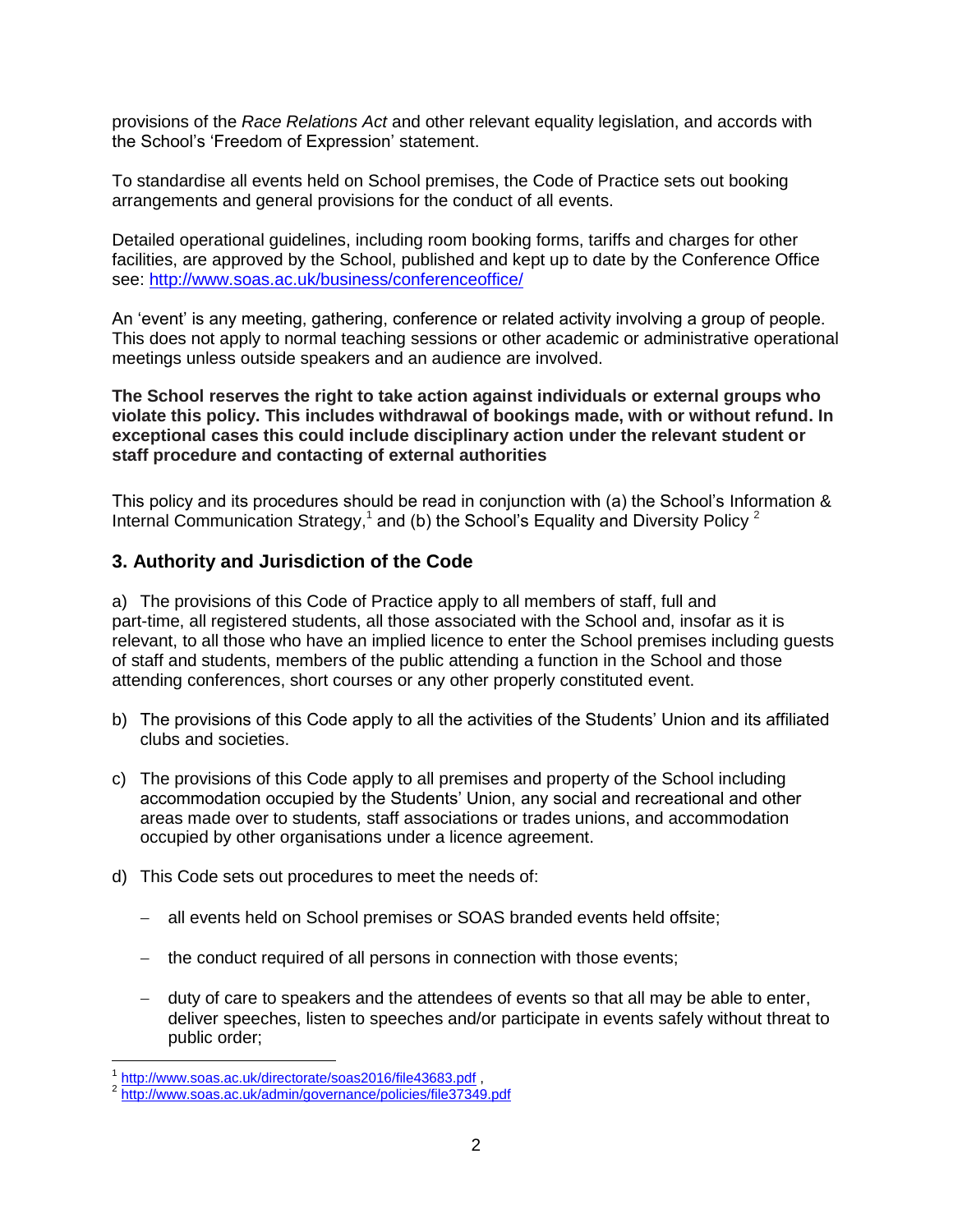- any other related or ancillary matters which the Executive Board declares to fall within this Code.
- e) Any infringement of these authorised procedures will make the students and employees responsible subject to disciplinary proceedings as prescribed under the School"s Charter, the Rules and all other relevant codes issued from by the School.
- f) In the event of actions involving breaches of the law arising under this Code, the School will take the appropriate legal action necessary to maintain good order in the School and will assist the Police and Crown Prosecution Service in implementing the due processes of the law.
- g) The Director is authorised to appoint a senior officer of the School to act as the **"Responsible Officer"** on its behalf to ensure that as far as is reasonably practicable that students and employees of the School and all other visitors comply with the provisions of this Code. The Responsible Officer shall make the necessary administrative arrangements to implement this Code.
- h) Unless otherwise determined the "Responsible Officer" will be the Secretary.
- i) The Responsible Officer will Chair a Group that meets regularly to review future events and the operation of this Code

## **4. Arrangements for the Booking of Meetings**

These provisions apply to any meetings or activities falling within the meaning of "event" as defined in section 2 above.

#### **a) Booking and other preliminary arrangements**

- $-$  It shall be the duty of every student and employee, who wishes to book an event on School premises or a SOAS branded event offsite, whether an officer of an organisation within the School or not, to be familiar with this Code of Practice and to comply with its provisions. This shall extend to all outside organisations wishing to use School premises.
- Any organisation, group or member of staff proposing to organise an event shall ensure that a single person is appointed as the "**Principal Organiser**" of the event.
- The Principal Organiser is deemed by the School to be responsible for the event, for ensuring that the School"s property, furnishings and equipment are treated with respect and for any liabilities or consequences arising out of the event.
- Events should be booked at least four weeks in advance and the Principal Organiser shall give as much notice of the proposed event and the request to book SOAS premises as possible. All information concerning the event, including risk registers, must be submitted no later than five working days in advance of the event for consideration by the Conference Office.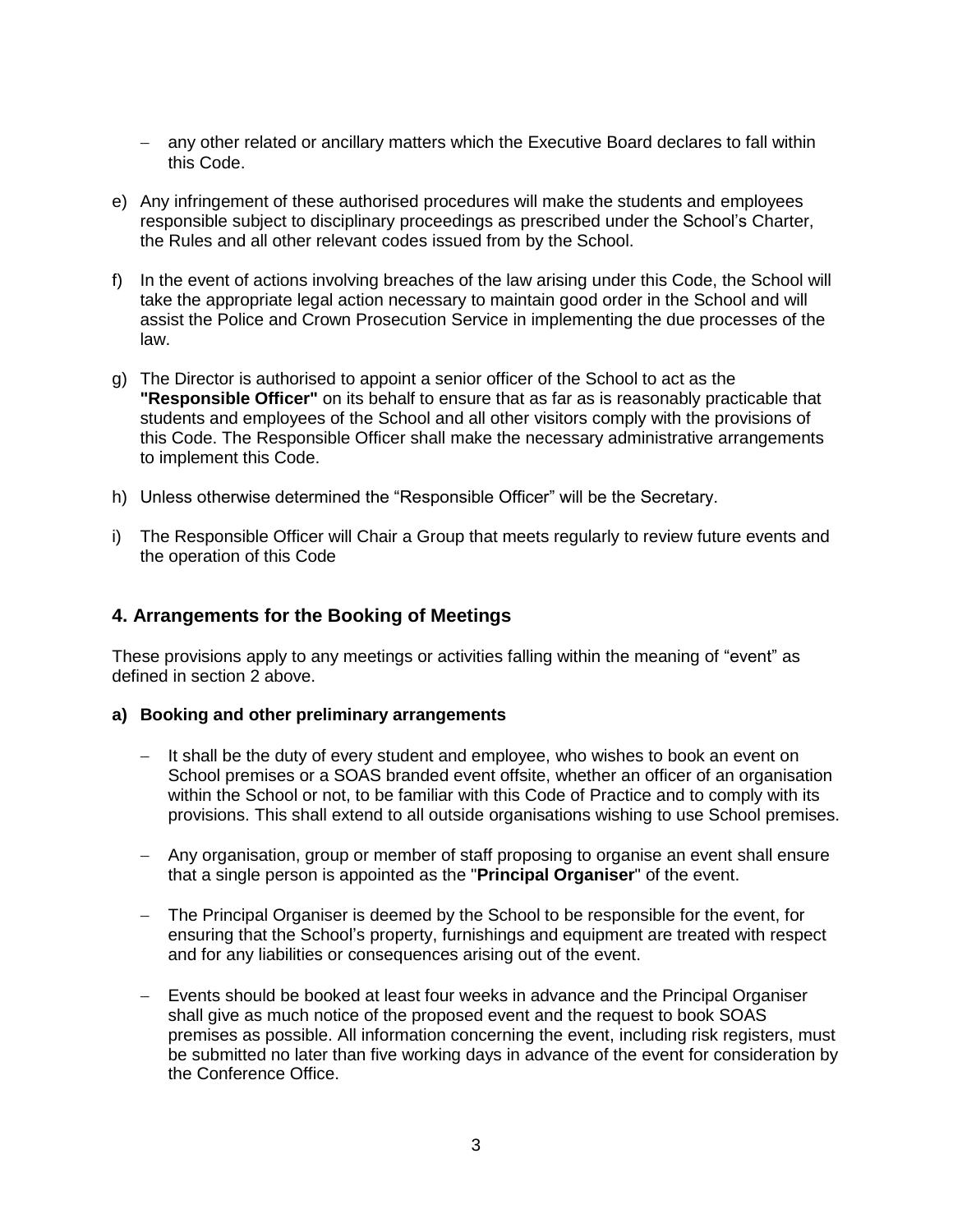- The School's Conference Office may accept bookings at shorter notice but the School reserves the right not to accept a booking on the grounds of insufficient time to ensure that all necessary arrangements can be made.
- In all cases, written notice of the proposed meeting on SOAS premises must be made at the time of booking using the School"s Web Room Booking portal <http://www.soas.ac.uk/timetable/teachingrooms/> . The form must be completed in full and provide the following information:
	- $-$  the nature of the meeting
	- numbers of attendees, whether it is internal and limited to SOAS students and employees or is for external attendees only or both.
	- $-$  the name(s) of the speaker(s)
	- $-$  the subject /theme of the meeting
	- $-$  the topics of the speakers
	- Budget code for internal charging or purchase order
	- Risk assessment (see Annex 3 and 4)
- It is the responsibility of the Principal Organiser to ensure full information about the event, as described above, is provided to the Conference Office at least five working days in advance of the event. If this deadline is not met, the School reserves the right to cancel the event.
- Where the Principal Organiser or those responsible for taking the bookings believe that the event may not meet the requirements of the duty of care to speakers and the attendees so that all can enter, deliver speeches, listen to speeches and/or participate in events safely without the probability of a threat to public order then this must be referred to the Responsible Officer for consideration.
- On receipt of the referral, the Responsible Officer shall give a written statement (normally via email) within ten working days, to the Conference Office which will forward it immediately to the Principal Organiser. The statement shall either grant or withhold permission for the use of School premises for the proposed event;
- Permission to hold the event may be subject to conditions the Responsible Officer considers reasonably necessary to ensure the discharge of the School statutory responsibilities in regards to mutual tolerance, intellectual freedom and freedom of expression.

#### b) **The arrangements for booking School premises for events is as follows**:

- (i) **Internal bookings** for Faculties, the Regional Centres, London Middle East Institute, IFCELS, Brunei Gallery, the Professional and Support Services and the Students Union, including its clubs and societies.
	- SOAS staff or the Students' Union wishing to hold events on School premises are required to use the procedures which follow. Detailed operational guidelines, forms, tariffs and other charges are available on the Conference Office pages on the website. [http://www.soas.ac.uk/business/conferenceoffice/.](http://www.soas.ac.uk/business/conferenceoffice/)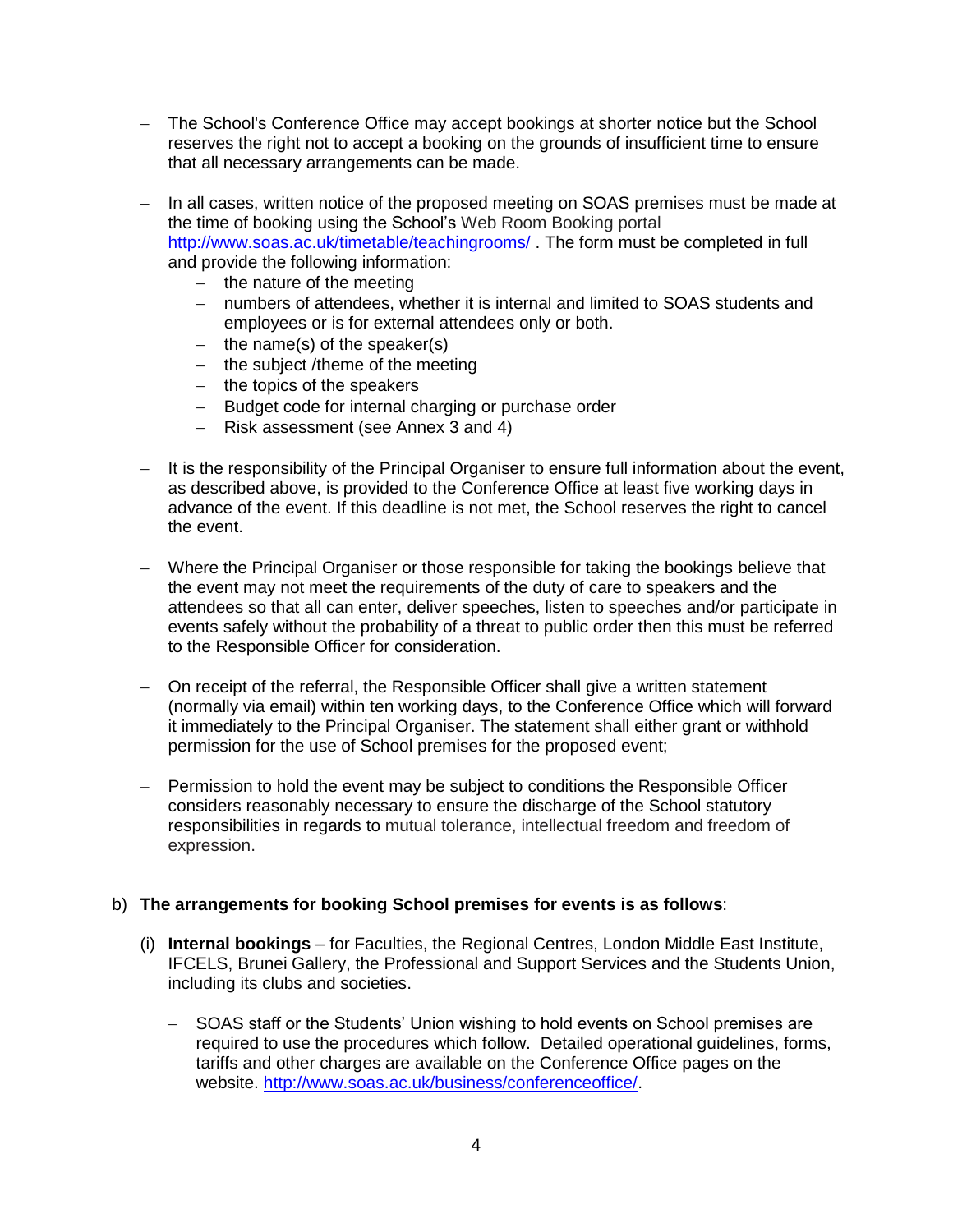- SOAS staff can only make bookings on the appropriate (online) form through their Faculty Office or their Directorate, and for the Regional Centres through the Centres and Programme Office. This is so that any budgetary requirements can be authorised by the relevant budget holder and that responsibility for the event is clearly identified. See<http://www.soas.ac.uk/timetable/>
- Students can only make bookings on the appropriate form through the Students' Union, authorised by one of the Co-Presidents. The Students" Union is responsible for all events booked in their name.
- SOAS Staff and students cannot request and officers cannot book rooms for another part of the organisation or for another budget holder or for any other (external) organisations. For example, a Faculty Office is not permitted to book a room for an event being publicised as a Students" Union event, unless it is a jointly sponsored event which should be declared when the booking is first made and a single Principal Organiser identified.
- SOAS Staff or the Students' Union may apply, through the appropriate person, having indicated a Principal Organiser, to hold an event on School premises by applying online to the Conference Office to book a room(s) on the one-off room booking form<http://www.soas.ac.uk/business/conferenceoffice/> which enquires about the nature of the event and the arrangements planned for its safe organisation and management.
- The internal Principal Organiser"s answers on the form will allow the Conference Office to proceed with the booking if the event seems to be in order or if further advice is needed to inform the Conference Office"s discussions with the Responsible Officer.
- No booking will be accepted without a named Principal Organiser, who is **required to be present at the event**, or without all of the relevant information being provided.
- Where meetings are determined by the Conference Office or the Responsible Officer as not meeting the requirements of Duty of Care as defined above the booking may be subject to further conditions.
- Where such meetings are held by the Students' Union or one of its clubs or societies, the booking may be subject to the condition that one of the Co-Presidents of the Students' Union shall be required to attend and/or act as Principal Organiser.
- (ii) **External bookings** for all non-School organisations
	- Organisations wishing to hold events on School premises are required to make bookings through the Conference Office on the prescribed form online. Compliance will be required with this Code of Practice and the Conference Office"s Booking Terms and Conditions. Detailed operational guidelines, forms, tariffs and details of other charges are available on the Conference Office pages on the website. <http://www.soas.ac.uk/admin/governance/policies/file41576.pdf>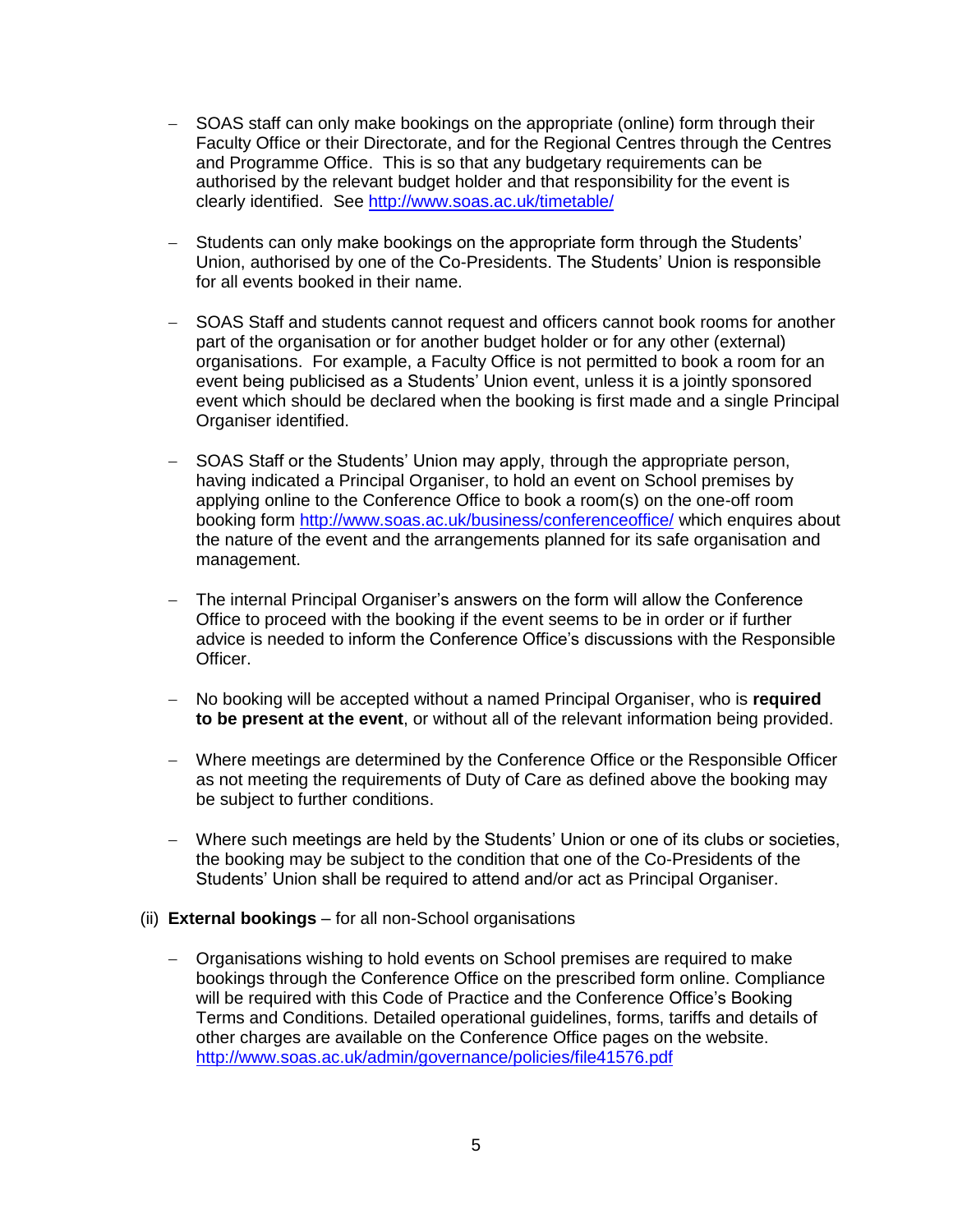- As determined in Section 4(i) (b) a named Principal Organiser and details of the nature of the event they intend to hold and the arrangements planned for its safe organisation and management is required.
- The Principal Organiser"s answers on the form will allow the Conference Office to proceed with the booking if the event seems to be in order or if further advice is needed to inform the Conference Office"s discussions with the Responsible Officer.
- No booking will be accepted without a named Principal Organiser, who is required to be present at the event, or without all of the relevant information being provided.
- Where meetings are determined by the Conference Office or the Responsible Officer as not meeting the requirements of Duty of Care as defined in 3(iv) (c) the booking may be subject to further conditions.

#### **c) SOAS branded events taking place offsite**

SOAS-branded events taking place offsite should comply with the requirements of the hosting organisation, SOAS branding guidelines (see clause 8 below) and the spirit of this code of practice. The event, organisers, speakers and attendees represent the School. No event should risk damaging the reputation of the School and failure to comply could result in disciplinary proceedings (see clause 11 below).

### **5. Risk Analysis and Escalation**

- a) The Principal organiser is responsible for an initial assessment of the risk of each event, in particular with regards to controversial speakers, crowd control and the risk of protests. The risk assessment will indicate whether the Conference Office needs to escalate the event to the School to consider any necessary further measures. This may include escalation to the Responsible Officer. This will also consider any requirements of the School to comply with the Prevent legislation and duties.
- b) The School will if necessary grade an event for security purposes using a 'traffic light' indicator along the following lines:
	- (i) **Green:** non-controversial with no protests expected. No further action is required.
	- (ii) **Amber:** regarded as medium with controversial speakers and/or the risk of protests. Monitor and escalate to red if appropriate.
	- (iii) **Red:** highly controversial; student or outside protest likely.
	- For these events, the Conference Office will alert the Head of Security and the Responsible Officer to consider such factors as cost, location, publicity, security, stewarding and entrance arrangements needed, as well as implications on freedom of speech. This assessment may also involve consultations with the organisers, speakers or their representatives, the police, neighbouring institutions that may be impacted by the event and any other institutions that have staged a similar event.
	- A security plan will be drawn up that clearly indicates the duties and responsibilities of everyone involved, including contingency plans and escape routes in case of an emergency. The plan will be treated as confidential.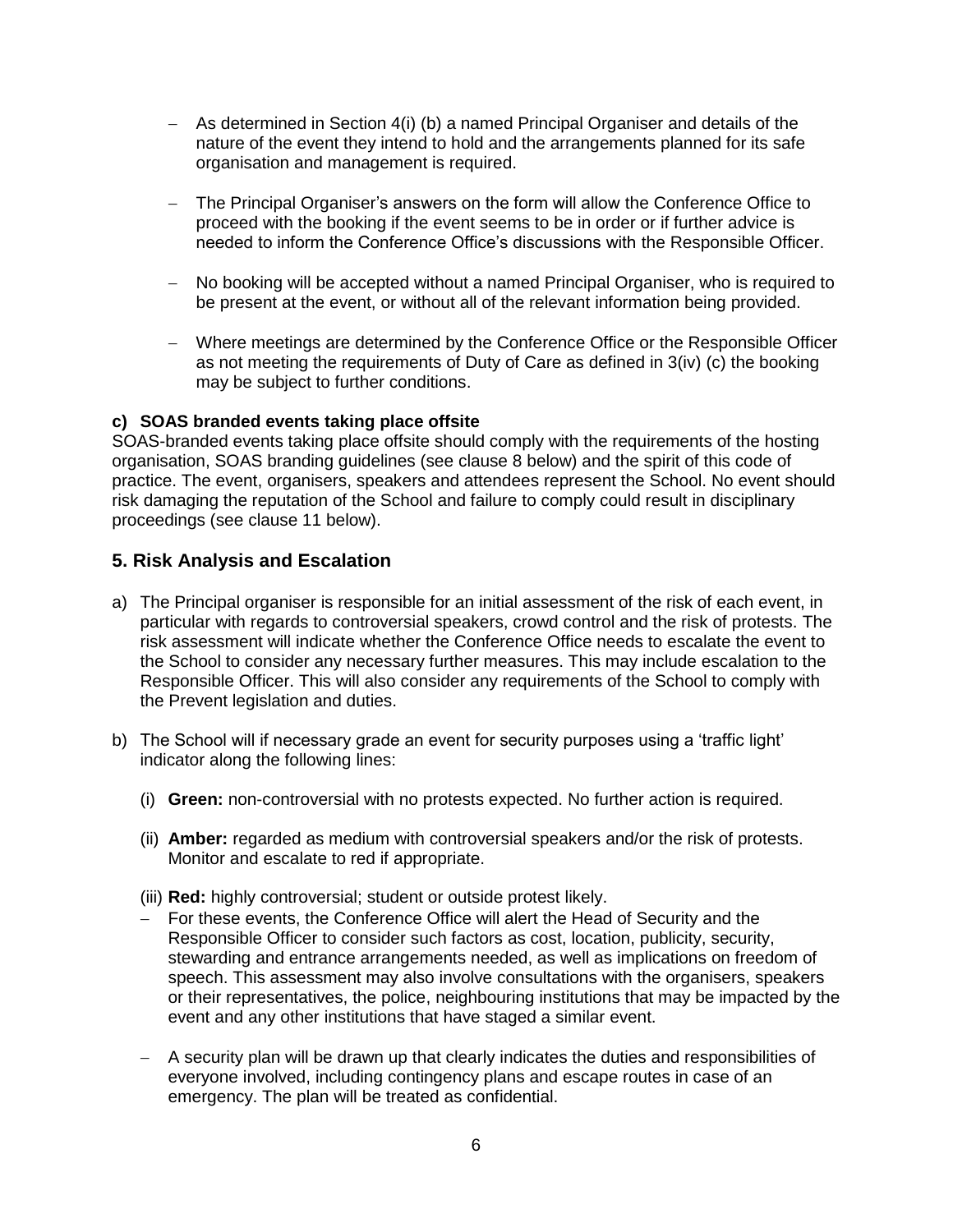- Consideration may include the appropriateness of the venue and whether the event should be ticketed, as well as other security requirements.
- Additional speakers may be required to sit on the panel to balance the views of a controversial speaker.
- The conference office and Responsible Officer will carry out due diligence checks on external speakers, including online research, discussions with other institutions or external organisations as required. Any information will be shared in accordance with the School"s Information Sharing Protocol.
- The Communications Manager or a nominee, in consultation with the Responsible Officer and the School"s senior management, will normally have sole responsibility for dealing with any press or media companies.
- c) For events that involve external speakers, participants or audiences from outside SOAS, a risk assessment must to be carried out. See annex 3 and 4.

## **6. Approval of an event**

- a) An event will not be approved to proceed if
	- there are reasonable grounds for believing that the speaker or other persons at the event will incite others to commit criminal acts, such as acts of violence and/or the incitement of racial or religious hatred;
	- there are reasonable grounds for believing that opinions may be expressed in a way that is contrary to English law, or which infringe the human rights of others;
	- the event appears to be in direct support of an organisation that is unlawful or proscribed; (For Proscribed Terrorist Groups see [http://www.homeoffice.gov.uk/publications/counter](http://www.homeoffice.gov.uk/publications/counter-terrorism/proscribed-terror-groups/proscribed-groups?view=Binary)[terrorism/proscribed-terror-groups/proscribed-groups?view=Binary\)](http://www.homeoffice.gov.uk/publications/counter-terrorism/proscribed-terror-groups/proscribed-groups?view=Binary)
	- the event may cause a breach of the Terrorism Act or the Counter-Terrorism & Security Act including the encouragement or inducement to, or glorification of the commission, preparation or instigation of acts of terrorism or disseminating terrorist publications;
	- $-$  the event is likely to contravene health and safety legislation, or cause a breach of the peace, or cause a public order offence;
	- the scale or nature of the event is demonstrably unsuitable for the School's facilities or is likely to disrupt its other activities;
	- staff, students or other internal or external groups or individuals have misled the School about the nature of the event by falsifying or concealing information;
	- proper procedures have not been followed;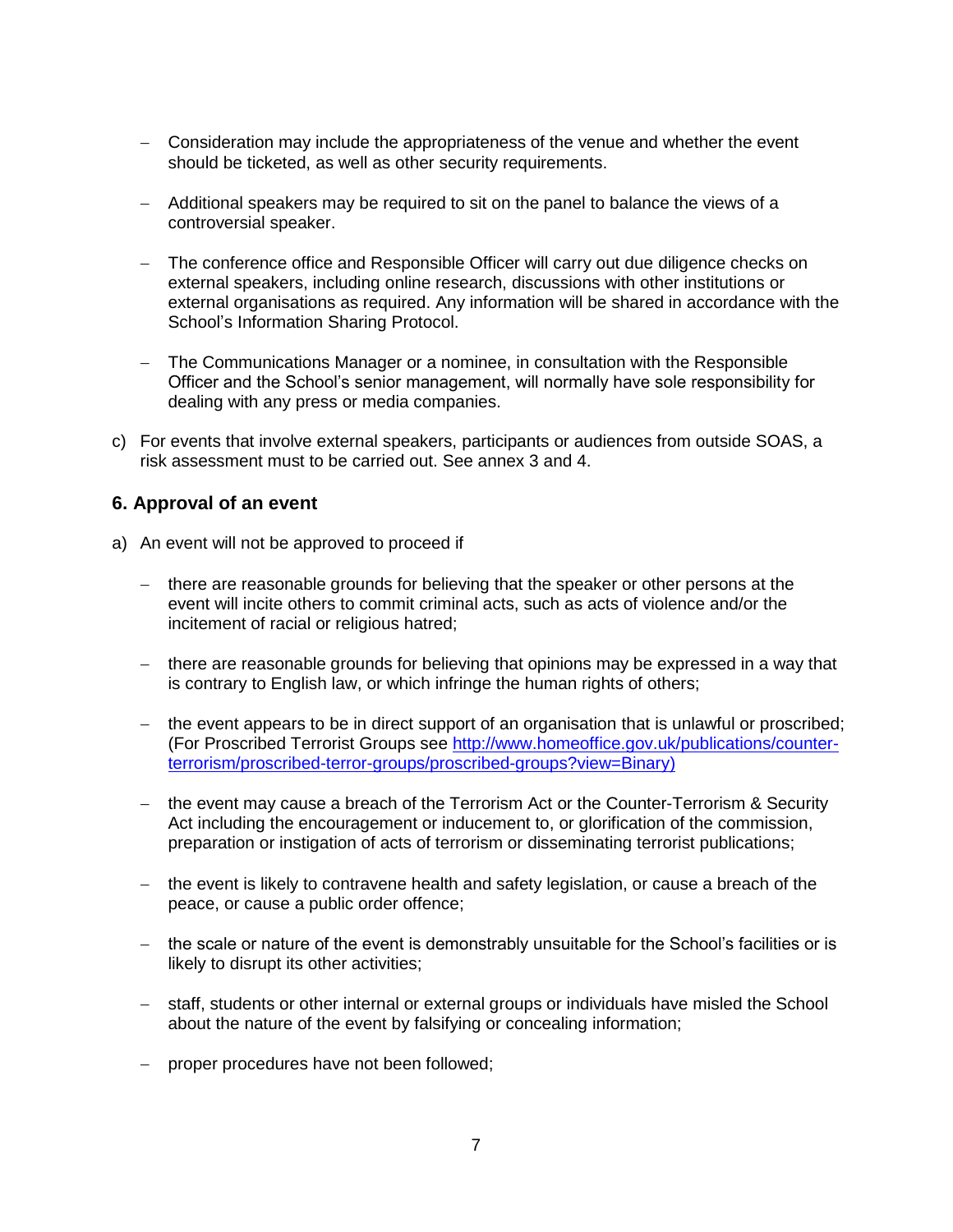- or if it is thought that the event may attract numbers in excess of the room/lecture theatre capacity
- b) If there are concerns, the Responsible Officer may either decide that the event cannot proceed **or** may permit it to proceed but with special conditions which must be followed, such conditions will be conveyed through the Conference Office.
- c) Should the event proceed then the cost of any special conditions imposed, which might include ticketing, additional security etc, will be borne by the organisers.
- d) The Responsible Officer will arrange for the decision on whether the event may or may not proceed, and any conditions attaching to it, to be notified by the Conference Office to the applicant within ten working days of the receipt of a satisfactorily completed booking form.
- e) The School reserves the right to withdraw an event booking, if it receives further information at any time that leads it to believe that the law will be infringed or if it believes conditions for the event will not be met.
- f) Appeals against the decision of the Responsible Officer to withdraw the event booking may be made to the Registrar & Secretary whose decision will be final.

## **7. Organisation and the Conduct of Meetings**

The Principal Organiser and all persons concerned with the organisation of approved events shall comply with the conditions set out in this Code. They have a duty to ensure that nothing in the preparations for or conduct of the event infringes the law, whether by conducts likely to cause a breach of the peace, incitement to illegal acts or in any other way.

The Principal Organiser may wish to refer to the full Health & Safety Guidance for event safety: HSE The event safety guide (Second edition) A guide to health, safety and welfare at music and similar events: <http://www.hse.gov.uk/pubns/priced/hsg195.pdf>

#### a) Organisational requirements:

Further information in the form of an event management plan may be requested prior to final confirmation of a booking, an event management plan would include:

- The issue and control of tickets for meetings; An attendance list should be kept for all events, including registration to attend where possible, even when events are free of charge;
- The provision number, suitability, instruction and management of event stewards;
- The presence and responsibilities of security staff;
- Compliance with advice received from the Police;
- Advertisement and publicity arrangements, including the content of posters and information on the web;
- The presence of, and under what conditions, representatives of the media are proposed to be admitted;
- Arrangements to ensure speaker(s) and guests have free access and egress to and from the location of the event;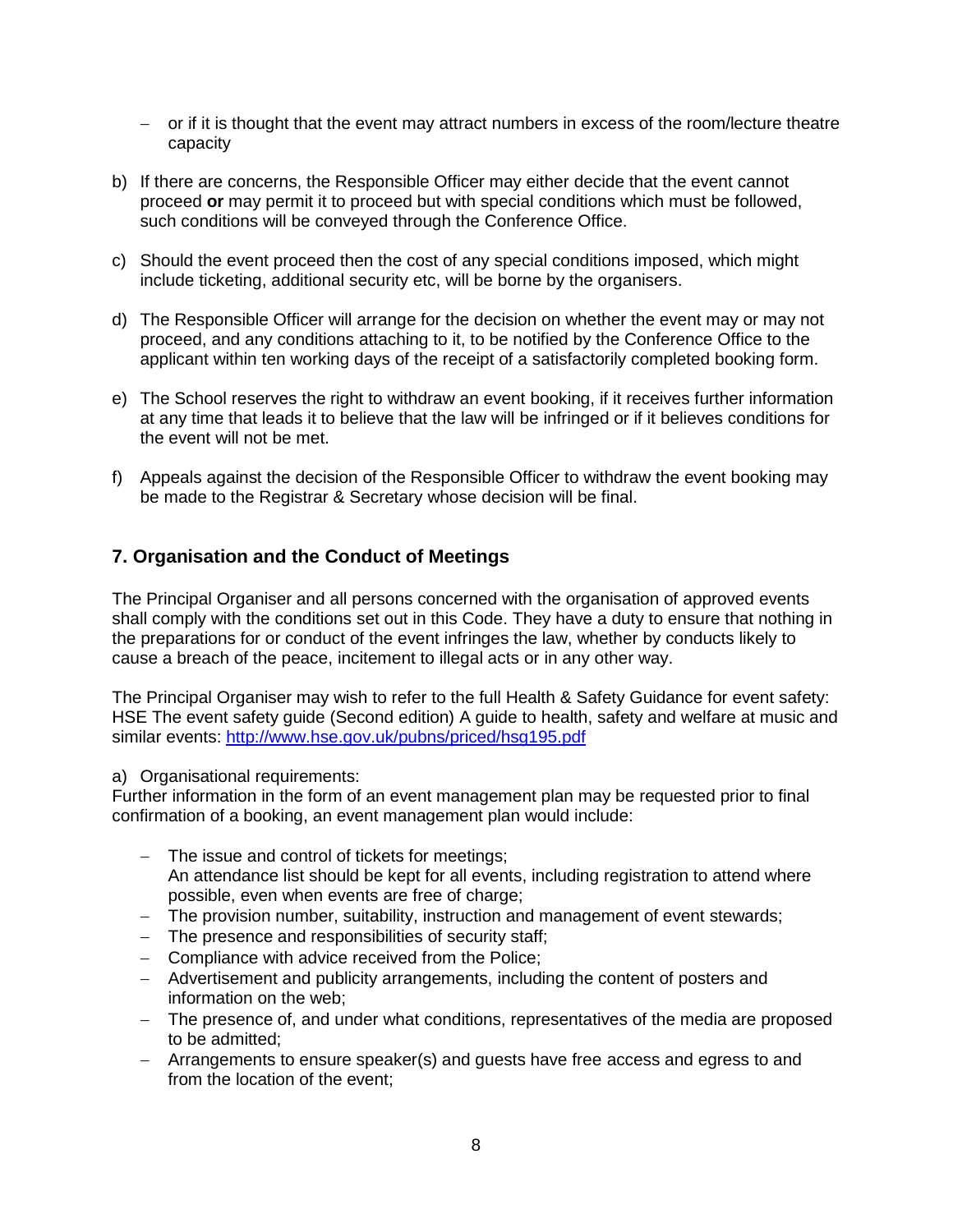- A suitable and impartial Chair, in particular for public/open meetings, to ensure the event is conducted in line with this Code;
- Provisions for ensuring that the event venue is left in a clean and tidy condition;

- A Risk Assessment may also be required to be completed, see Annex 3 and 4. Information about photography and filming of the event, where it will be publicised, for what purpose would it be used shall be required. The event attendees will also need to be made aware of the fact that filming/photography will be taking place and consent should be taken from the audience

b) Recovery of costs for additional staffing, resources

- The levying of charges for facilities and equipment will be determined by the School and are available from the Conference Office on request;
- Where additional staffing and other special arrangements are considered necessary by the Responsible Officer the costs shall be met the organisers;
- This will include the cost for any additional cleaning and repairs (if required);
- All internal bookings must supply a budget code for the recharge of any costs

## **8. Logo & branding**

SOAS branding and logo should only be used on approval by the Marketing Department or, for external events, the Conference Office at which time guidelines for its use will be provided.

### **9. Reserved Rights**

- a) Where it is deemed necessary the Responsible Officer shall have the right to arrange for School staff to be responsible for all security arrangements in respect of a meeting and to appoint a member of staff as Controlling Officer for the occasion. The costs arising would be attributed on a basis to be determined under Section 3(ii) (c) above. If the Responsible Officer is not satisfied that adequate arrangements can be made to maintain order, and that it is not reasonably practicable to ensure that freedom of speech within the law is secured, he/she shall refuse or withdraw permission for a meeting.
- b) The School reserves the rights to film, photograph and /or audio record any event that takes place on the Schools premises.
- c) The School reserves the right to refuse any request from the media and/or production companies to film at SOAS or on SOAS premises or property.

Such permission may be given in accordance with Annex 5

The School reserves the right to ask for filming, photography or audio recording to be stopped during the event if it is likely to have a detrimental effect on SOAS, its reputation or image of its staff or students or cause disruption among the audience.

- d) Banners, loudhailers or other articles likely to lead to disruption, injury or damage may not be taken inside the premises where the meeting is being held. Where necessary any such articles may be temporarily confiscated and held by the School or those controlling the meeting.
- e) The School reserves the right to charge a deposit.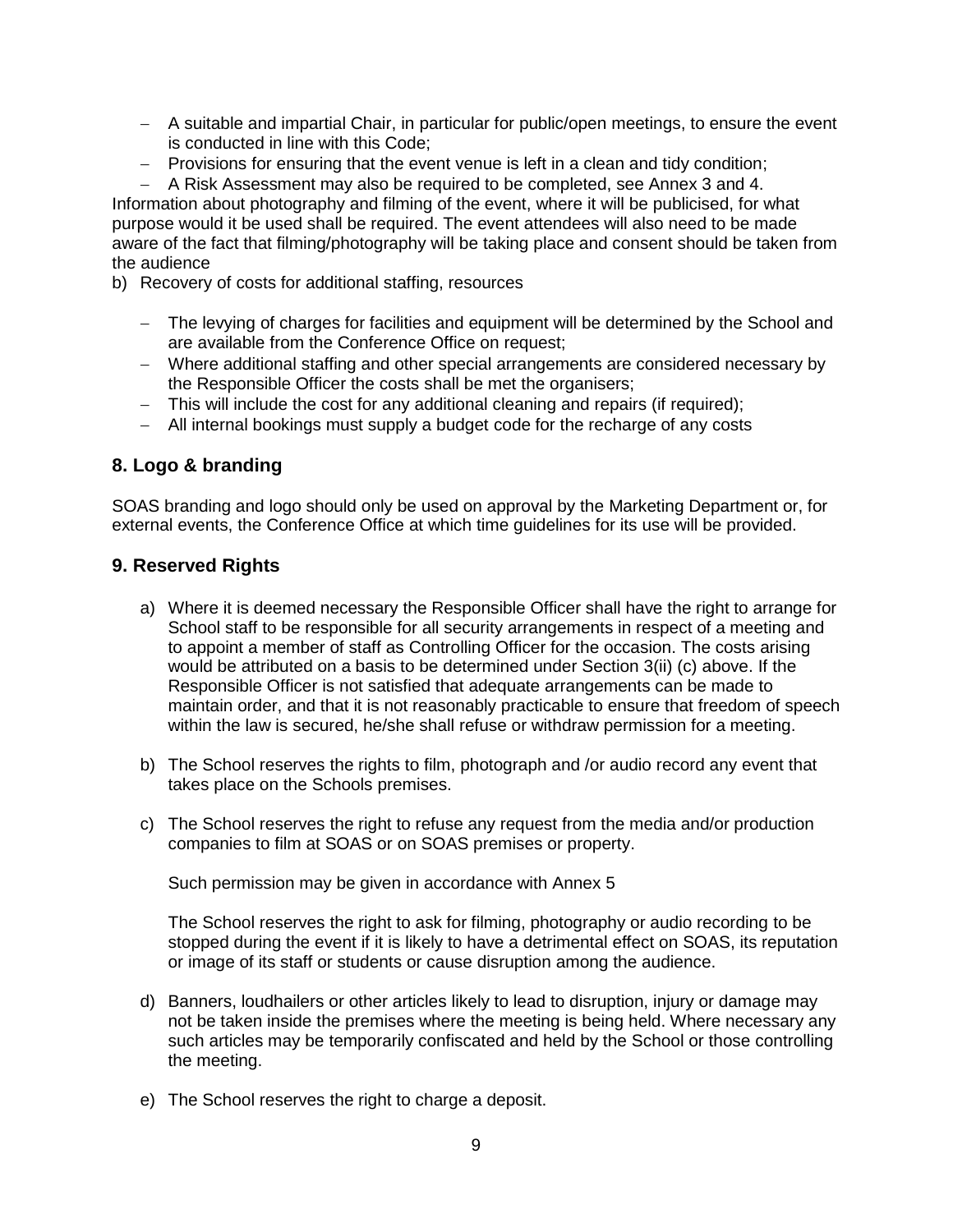# **10. Appeal**

Appeals against the decisions of the Responsible Officer may be made to the Registrar whose decision shall be final.

## **11. Disciplinary offence**

Failure by SOAS staff or students (including officers of the Students" Union) to comply with the provisions of this Code of Practice and/or the School"s statement on "Freedom of Expression" shall constitute a disciplinary offence for which the staff or student (as applicable) may face disciplinary procedure which may be implemented by the School. Such action would follow the School"s Disciplinary Processes.

Disciplinary Non-academic procedure; Student Disciplinary Procedure <http://www.soas.ac.uk/admin/governance/policies/> and;

Academic Staff: Dismissal, Discipline and Grievance Procedures and Related Matters <http://www.soas.ac.uk/admin/governance/standingorders/standingordersacademicprocedures/>

## **12. Review**

The Responsible Officer shall report as necessary to the School"s Executive Board on the operation of this Code of Practice, including any appeals made against decisions taken under the authority of the Code and recommendations, if any, for amendments to this Code.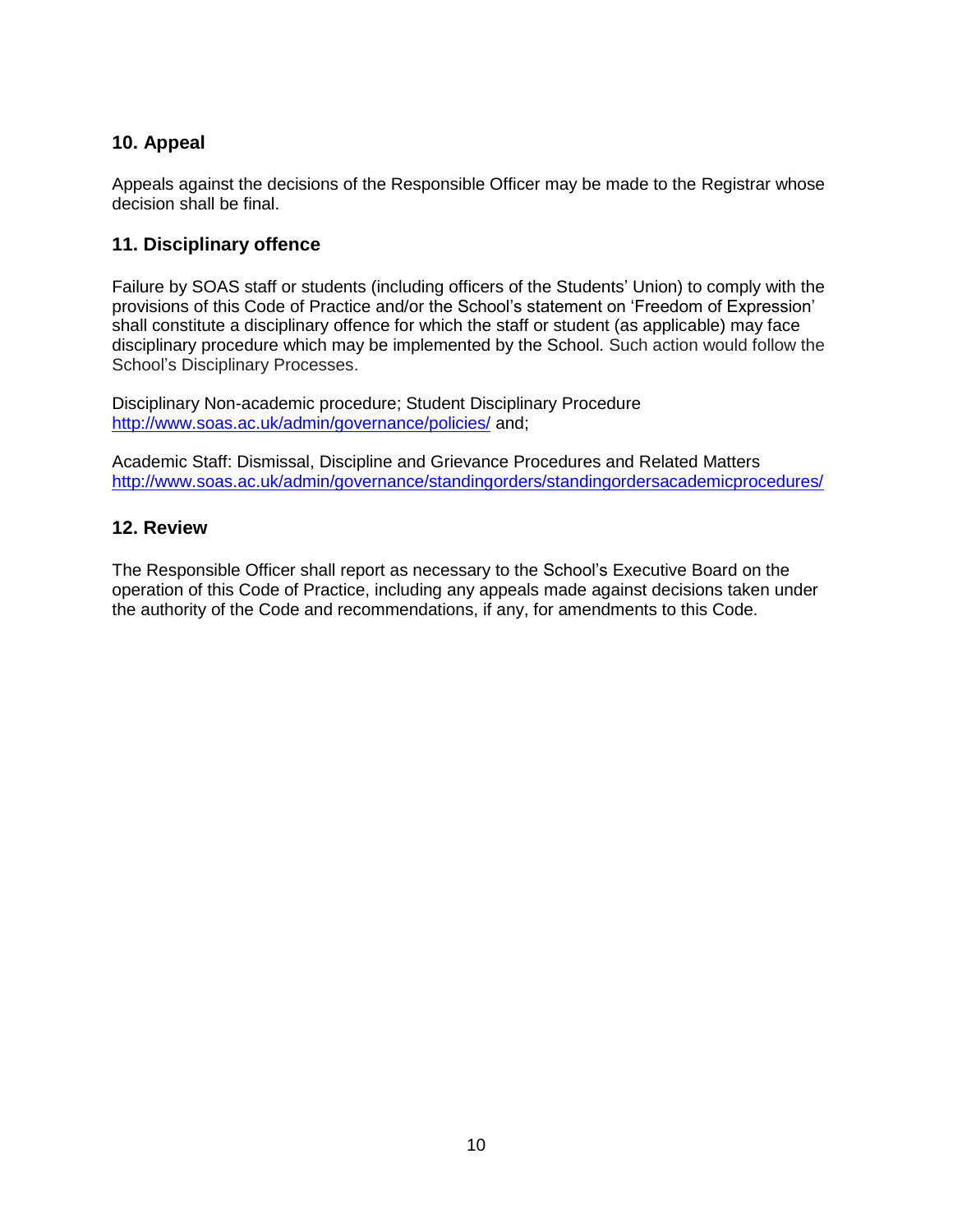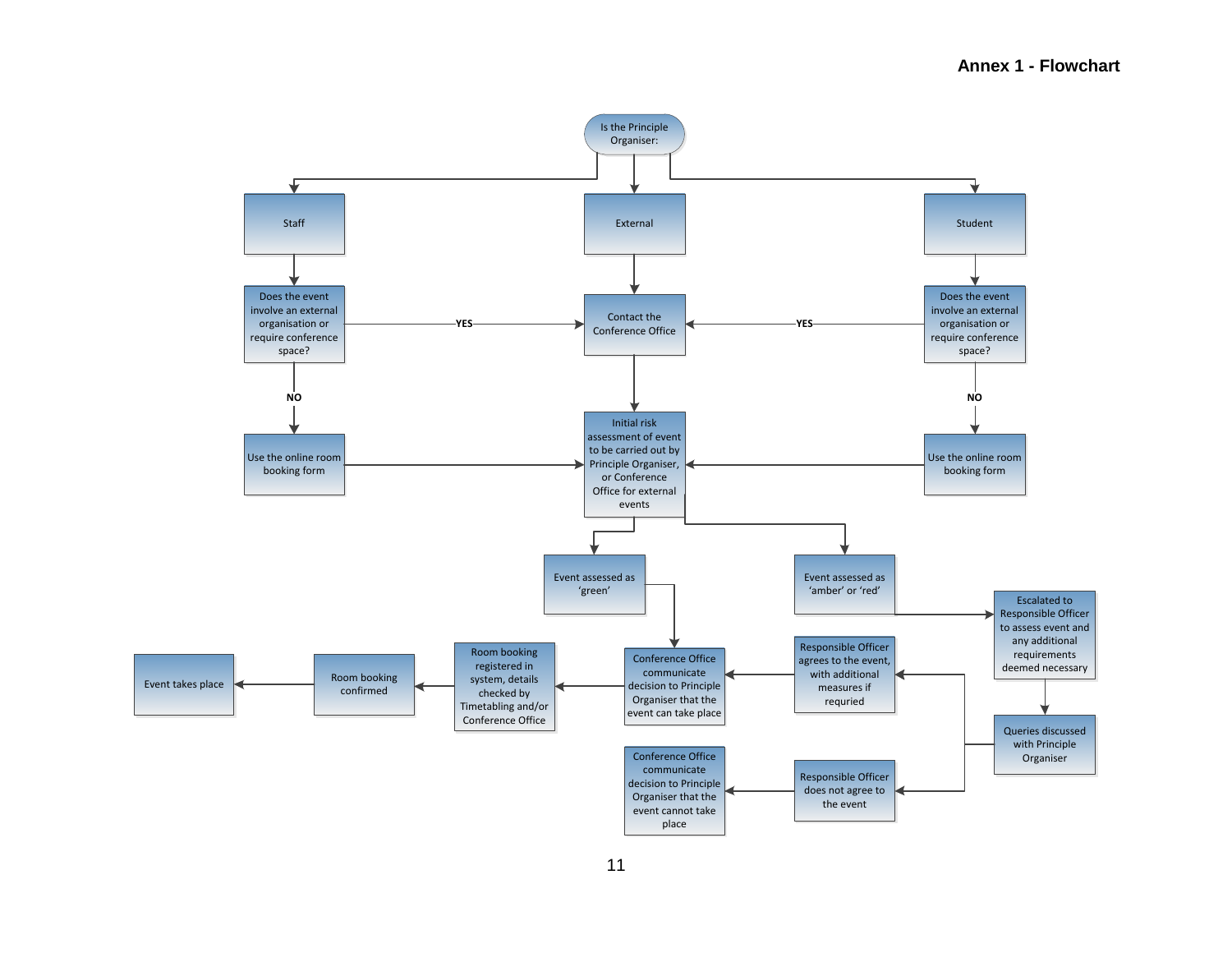## **Section 43 of the Education (No. 2) Act 1986**

- (1) Every individual and body of persons concerned in the government of any establishment to which this section applies shall take such steps as are reasonably practicable to ensure that freedom of speech within the law is secured for members, students and employees of the establishment and for visiting speakers.
	- a) (2) The duty imposed by subsection (1) above includes (in particular) the duty to ensure, so far as is reasonably practicable, that the use of any premises of the establishment is not denied to any individual or body of persons on any ground connected with - The beliefs or views of that individual or of any member of that body; or
	- b) The policy or objectives of that body.
- (3) The governing body of every such establishment shall, with a view to facilitating the discharge of the duty imposed by subsection (1) above in relation to that establishment, issue and keep up to date a code of practice setting out –
	- a) The procedures to be followed by members, students and employees of the establishment in connection with the organisation -
		- (i) of meetings which are to be held on premises of the establishment and which fall within any class of meeting specified in the code; and
		- (ii) of other activities which are to take place on those premises and which fall within any class of activity specified; and
	- b) the conduct required of such persons in connection with any such meeting or activity;

and dealing with such other matters as the governing body consider appropriate.

(4) Every individual and body of persons concerned in the government of any such establishment shall take such steps as are reasonably practicable (including where appropriate the initiation of disciplinary measures) to secure that the requirements of the code of practice for that establishment, issued under subsection (3) above, are complied with.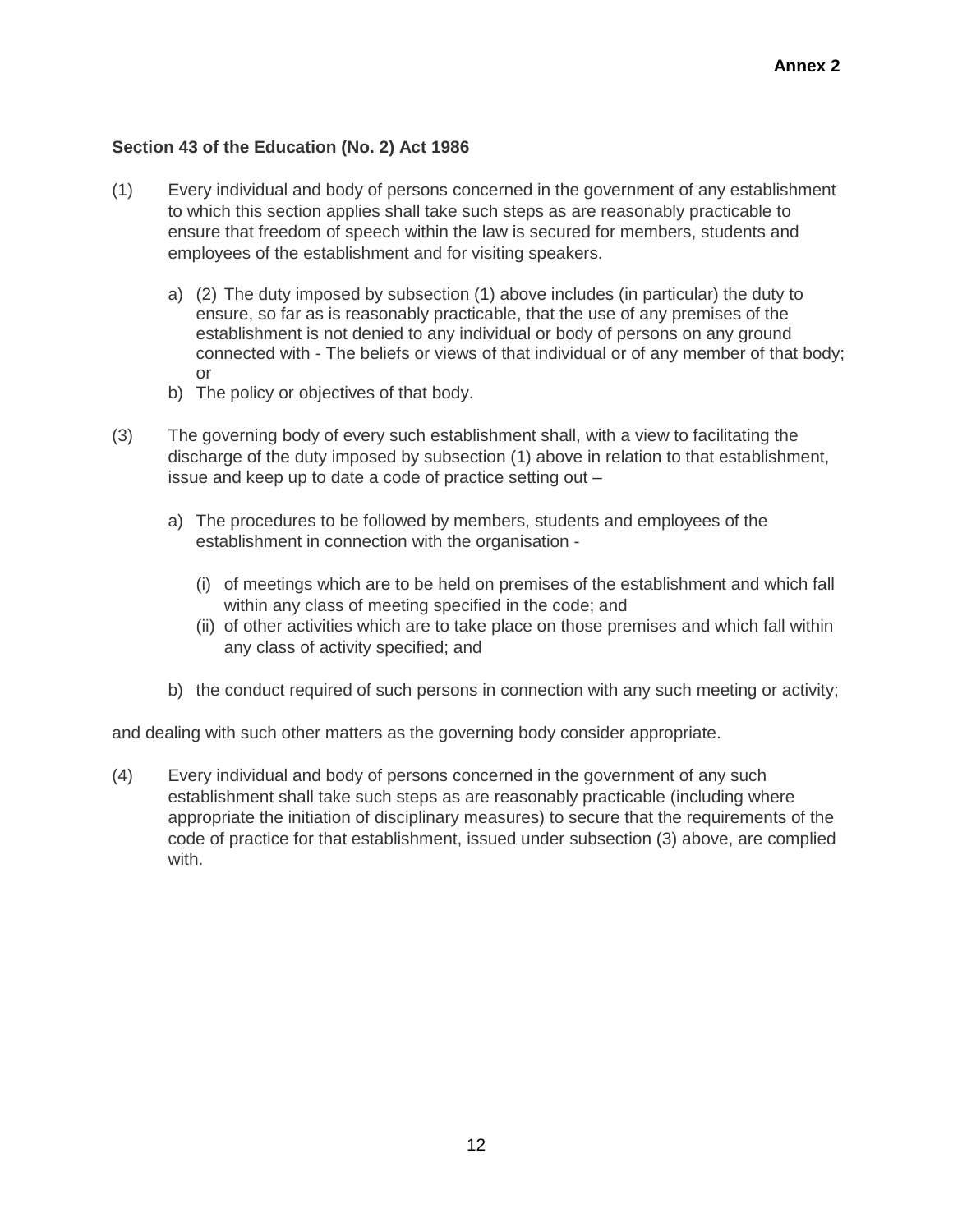#### **Risk assessment for events involving speakers, participants or audiences from outside SOAS**

This risk assessment must be completed for all events taking place onsite involving speakers, participants or audiences from outside SOAS. It must be completed and returned to the Conference Office at least five working days in advance of the event. The Principal Organiser may be contacted by the Conference Office for further information. Consideration will also be given to the School"s requirements under the Prevent Duty.

In some cases, the Conference Office may need to refer the event to the Head of Security or Responsible Officer. This does not necessarily mean that the event will not be permitted to go ahead, but further arrangements may need to be made, such as ticketing, crowd control or other security requirements.

Please complete the assessment below. If the answer to any question is yes then the booking request must be escalated to the Conference Office for further consideration.

|    |                                                                                                                                                               | Yes |
|----|---------------------------------------------------------------------------------------------------------------------------------------------------------------|-----|
| 1. | Is the event likely to attract media attention, or have similar events in the past<br>attracted media attention? If so, please contact the SOAS Press Office. |     |
| 2. | Could demand for the event exceed the size of the room booked?                                                                                                |     |
| 3. | Is the topic likely to attract protest or serious disagreement?                                                                                               |     |
| 4. | Has there been disruption to events that have addressed the same topic in the                                                                                 |     |
|    | past, at SOAS or elsewhere?                                                                                                                                   |     |
| 5. | Is the speaker likely to attract protest or serious disagreement?                                                                                             |     |
| 6. | Has there been disruption to events that have involved the same speaker in the                                                                                |     |
|    | past?                                                                                                                                                         |     |
| 7. | Is there any identified security threat to the speaker?                                                                                                       |     |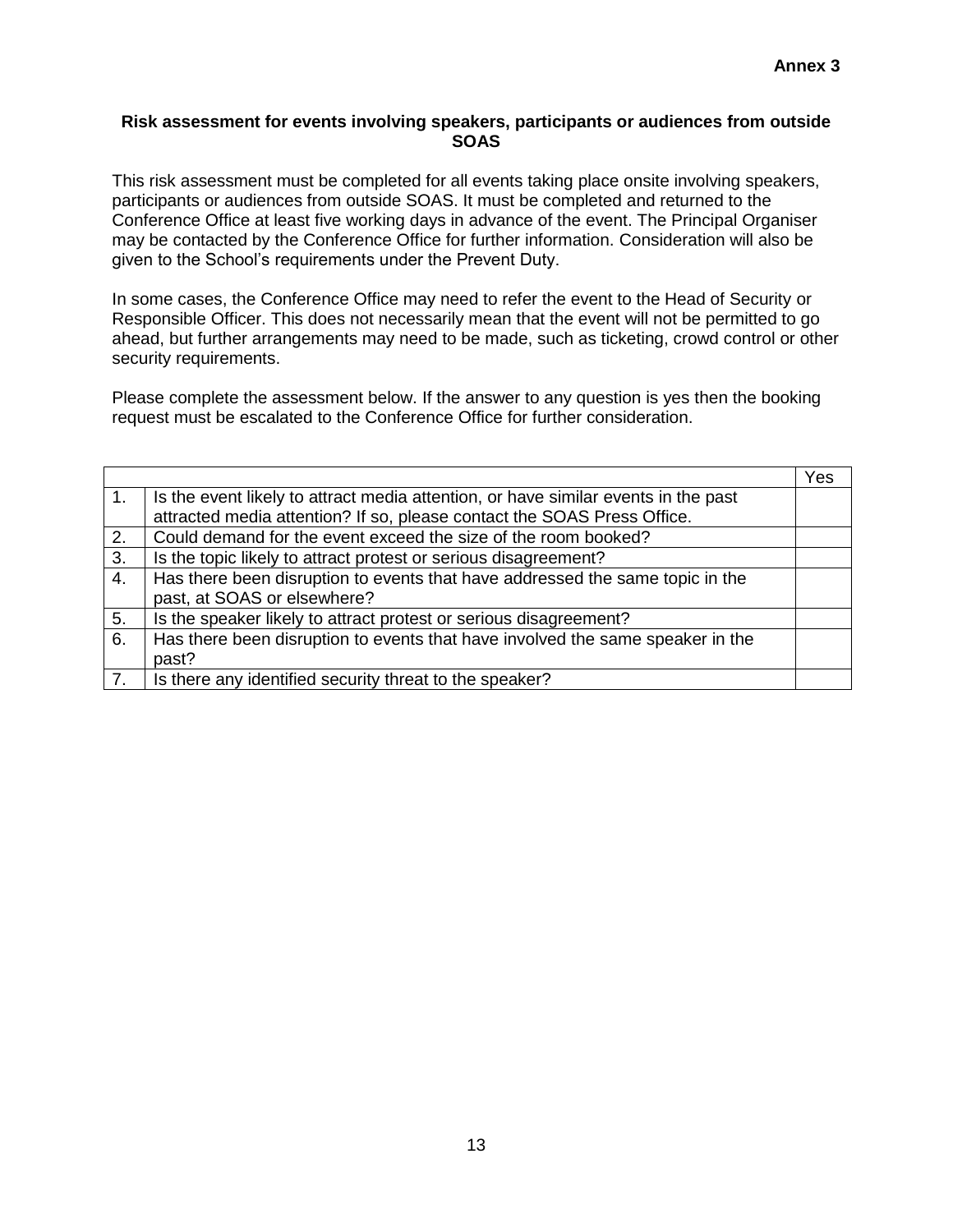## **Guidance on Risk Assessment**

There is a requirement under Health and Safety Law that a suitable and sufficient assessment of risk to employees and others affected by our activities (such as students, contractors and visitors) is undertaken by the School. Risk Assessments are also required for particular people who may be at risk, such as young people or pregnant women, or for a particular event.

An 'Assessment of Risk' is a careful examination of what could cause harm to people in the work place. It is a way of establishing whether the precautions in place to avoid harm are sufficient, or whether more should be done. Risk Assessments should aim to keep the risk as low as "reasonably practicable"- i.e. the quantum risk versus the sacrifice (in terms of money, time and trouble) in averting the risk.

**Hazard** is anything that can cause harm (i.e. slippery floors, electricity, equipment not secured correctly etc.)

**Risk** is the chance, great or small, that someone will be harmed by the hazard.

### **ALL PEOPLE WHO NEED TO BE AWARE OF THE RISKS SHOULD SIGN AND DATE A COPY OF THE RISK ASSESMENT TO SAY THEY HAVE READ AND UNDERSTOOD IT.**

#### **When to do and review a Risk Assessment**

- Before the work starts
- Review after any alterations
- Review after time (at least annually)
- Review after any new hazards are identified
- Review if no longer valid

#### **How to Assess Risks**

- Concentrate only on significant hazards that could result in serious harm or affect several people.
- Don't over complicate!
- You are probably aware of most hazards, but you need to check that all reasonable precautions have been taken to avoid causing harm
- You should ask all people who are exposed to the hazard what precautions they consider are necessary
- If you have any problems in the completion of a Risk Assessment, you should ask your Manager or the Health and Safety Officer.

#### **1. Look for the hazards**

- Look afresh at what may cause harm in your workplace.
- Ask other employees for their input.
- Manufacturer's instructions will help spot hazards
- Accident or hazard report forms may also help.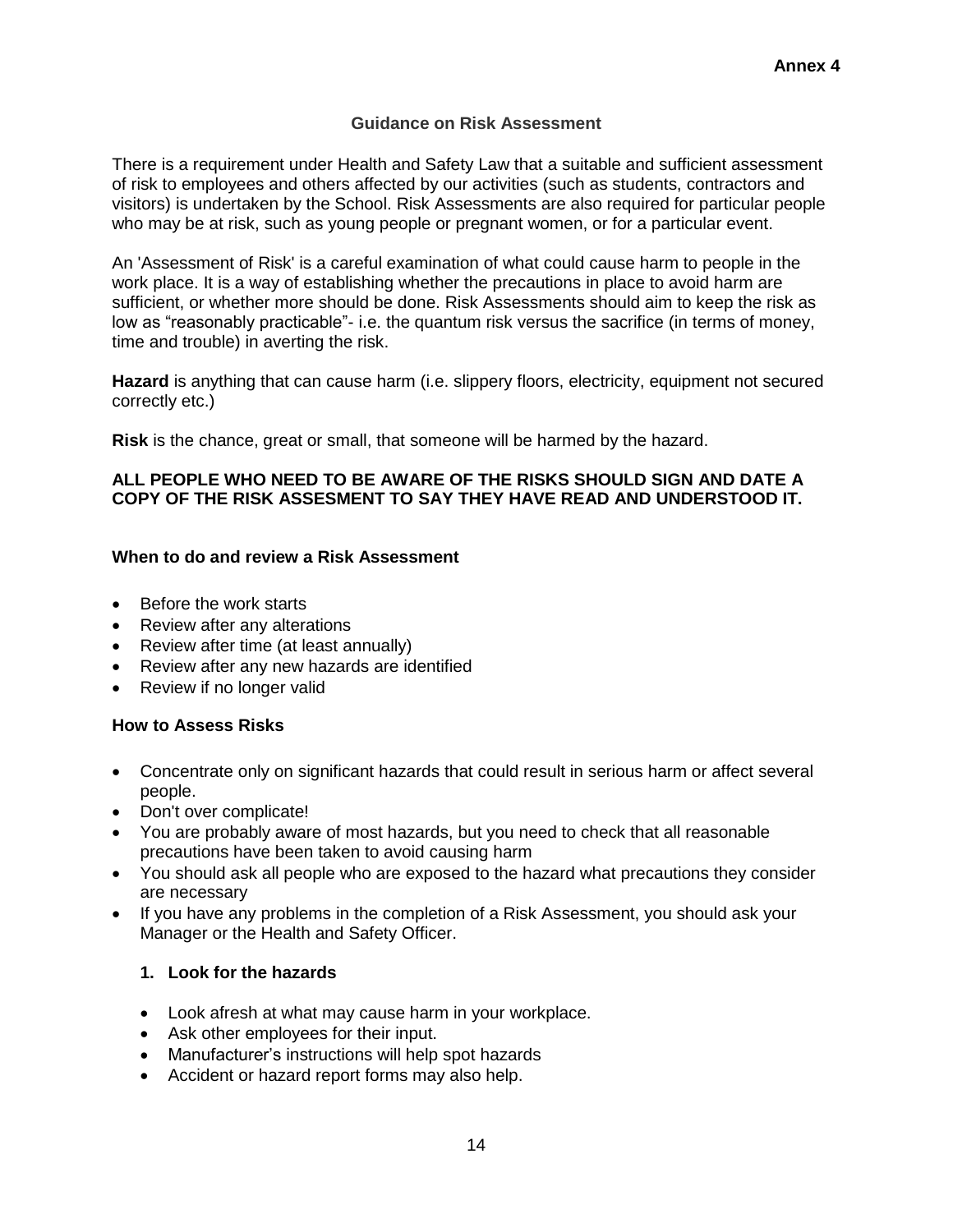## **2. Decide which people are at risk and how**

- Think about who might be harmed by the hazard, including members of the public, visitors, cleaners, contractors, maintenance personnel etc.
- There is no need to list individuals by name just think about groups who may be affected.
- Are there any obligations to the School under the Prevent Duty

### **3. Are existing precautions adequate or should more be done?**

- Even after precautions have been taken usually some risks remain, you should consider each hazard, and how to reduce the risk to a minimum.
- Have you done all the things required by law to prevent risks? (Consult the HSE website: [www.hse.gov.uk](http://www.hse.gov.uk/) or ask the Health and Safety Officer if you are unsure)
- You need to assess whether you can get rid of the hazard altogether, or if not, can the risks be controlled so that harm is unlikely?
- Have you considered all possible options for reducing risks?
- Has everybody at risk been provided with sufficient information, instruction or training?
- Have you considered all those who may be affected, such as other employees or visitors?

## **GET ALL THE PEOPLE WHO NEED TO BE AWARE OF THE RISK ASSESMENTS TO SIGN AND DATE TO SAY THEY HAVE READ AND UNDERSTOOD IT.**

### **4. Review and Revise**

- Changes over time, new equipment or work practices may result in new hazards which will need to be assessed.
- It is also good practice to review your assessments from time to time for ongoing activities.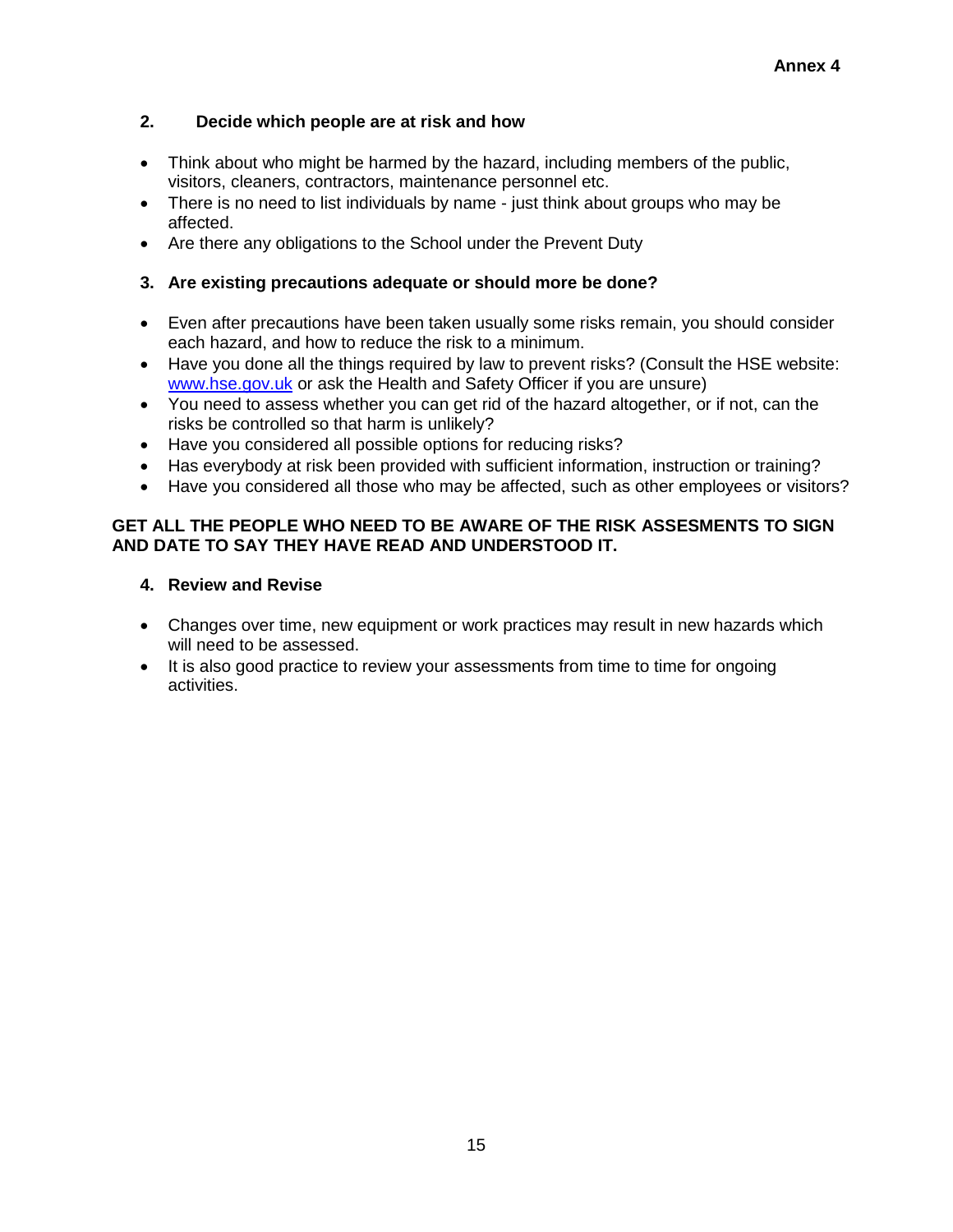| Area:                                                                                                                                                                                                                                                                                                                                                                                                     |                                                                                                                                                     | Date:                                                                                                                                                                                                                                                                                                                                                                                                                                                                      |                                                                                                                                                                                                                                                                                                                                                                                                                                                                            |  |  |
|-----------------------------------------------------------------------------------------------------------------------------------------------------------------------------------------------------------------------------------------------------------------------------------------------------------------------------------------------------------------------------------------------------------|-----------------------------------------------------------------------------------------------------------------------------------------------------|----------------------------------------------------------------------------------------------------------------------------------------------------------------------------------------------------------------------------------------------------------------------------------------------------------------------------------------------------------------------------------------------------------------------------------------------------------------------------|----------------------------------------------------------------------------------------------------------------------------------------------------------------------------------------------------------------------------------------------------------------------------------------------------------------------------------------------------------------------------------------------------------------------------------------------------------------------------|--|--|
| Author:                                                                                                                                                                                                                                                                                                                                                                                                   |                                                                                                                                                     | Proposed Review Date:                                                                                                                                                                                                                                                                                                                                                                                                                                                      |                                                                                                                                                                                                                                                                                                                                                                                                                                                                            |  |  |
| Location/Event/Activity:                                                                                                                                                                                                                                                                                                                                                                                  |                                                                                                                                                     |                                                                                                                                                                                                                                                                                                                                                                                                                                                                            |                                                                                                                                                                                                                                                                                                                                                                                                                                                                            |  |  |
| <b>Hazards</b>                                                                                                                                                                                                                                                                                                                                                                                            | <b>People at Risk</b>                                                                                                                               | <b>Existing Controls of the Risk</b>                                                                                                                                                                                                                                                                                                                                                                                                                                       | <b>Further Steps Required to Control</b><br>the Risk                                                                                                                                                                                                                                                                                                                                                                                                                       |  |  |
| Look for hazards which you could<br>reasonably expect to result in<br>significant harm, e.g.<br>Slipping hazards e.g. spilt drinks<br>Food hygiene<br>Electricity / Fire<br>Tripping hazards e.g. wires/leads<br>Poor weather<br>Physical activity<br>Positioning/space/confined work<br>areas<br>Equipment usage<br>Noise/Lighting/Heat/Temperature<br>Access<br>Duties under the Prevent<br>legislation | Think of groups of people who may be<br>affected, e.g.<br>General public<br><b>Staff</b><br>Cleaners<br>Pregnant people<br>People with disabilities | Have you already taken precautions<br>against the hazards you have listed?<br>e.g. have you given adequate<br>information, training or instruction and are<br>there adequate systems/procedures in<br>place?<br>Do the precautions meet legal<br>requirements, represent good practice<br>and reduce risk as far as reasonably<br>practicable?<br>If you aren't sure about legal<br>requirements, check with the School or<br>SU.<br>List existing controls or state where | What more can be reasonably done<br>for those risks that are not already<br>adequately controlled?<br>Apply the following principles, in<br>order:<br>Remove the risk completely<br>Try a less risky option<br>Prevent access to the hazard<br>Organise work to limit exposure to<br>the hazard<br>Issue protective clothing/equipment<br>Provide welfare facilities e.g. door<br>locks, first aid<br>List further steps taken to control<br>risks that are not adequately |  |  |
| List hazards / draw plan as<br>necessary                                                                                                                                                                                                                                                                                                                                                                  | List groups of people at risk from<br>hazard                                                                                                        | information may be found.                                                                                                                                                                                                                                                                                                                                                                                                                                                  | controlled. Consider what is<br>reasonably practicable in the<br>situation.                                                                                                                                                                                                                                                                                                                                                                                                |  |  |
|                                                                                                                                                                                                                                                                                                                                                                                                           |                                                                                                                                                     |                                                                                                                                                                                                                                                                                                                                                                                                                                                                            |                                                                                                                                                                                                                                                                                                                                                                                                                                                                            |  |  |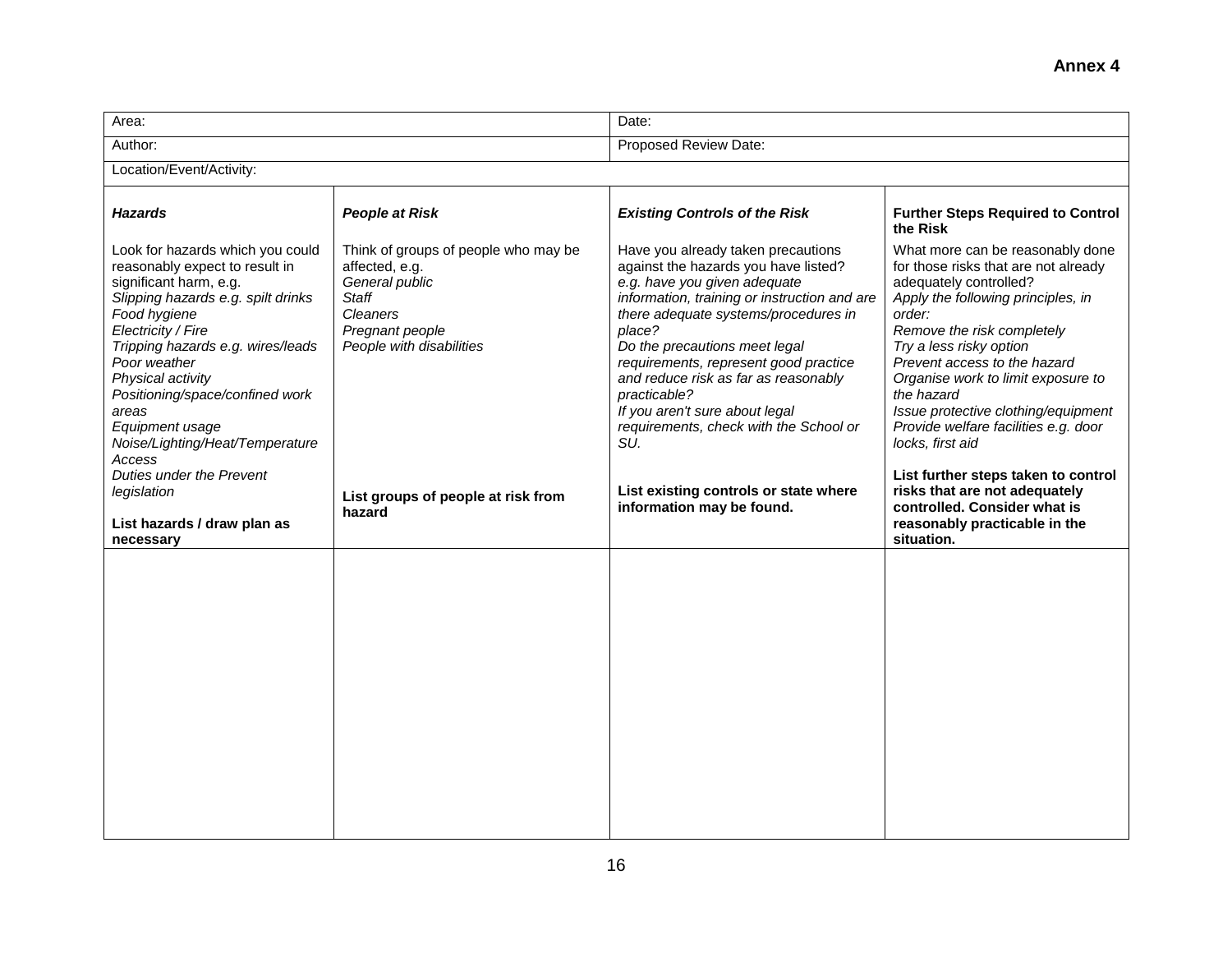# **FILMING AT SOAS, UNIVERSITY OF LONDON POLICY**

1. Event organisers must read the School"s code of practice relating to the booking and conduct of meetings at SOAS <http://www.soas.ac.uk/admin/governance/policies/file37327.pdf>

2. All requests from the media, production companies or individuals to film at SOAS must be directed to the SOAS Communications office – 020 7898 4956

If the filming of a Conference is to take place then all requests are to be directed to the Conference Office, on 020 7898 4918 or 020 7898 4916

3. Film crews or individuals wishing to record an event must put in writing the purpose of their filming and what it will be used for. This must be emailed to  $$ co[mms@soas.ac.uk](mailto:comms@soas.ac.uk) for external media crews or individuals or [jp30@soas.ac.uk](mailto:jp30@soas.ac.uk) and iw40@soas.ac.uk for Conference enquiries

- 4. All those attending the event must be informed of the following:
	- Who the film crew represents
	- Why they are filming this event
	- $-$  How the footage will be used
	- Where it will be screened
	- Their right to decline being filmed

5. Event organisers are obliged to tell people on arrival (and must also prominently display posters) about the presence of the film crew and explain that they can request not to be filmed as part of the audience.

If any people are to be interviewed they need to sign a release form which is available from the Communications Office. Copies of the signed forms should be given to the Conference Centre or the Communications office.

6. An announcement about the filming must also be made by event organisers before the event gets underway.

7. Film crews are expected to abide by the SOAS code of conduct.

8. SOAS has the right to ask a film crew to leave School premises should this code be breached.

**I ……………………………………………………………. (the organiser), agree to abide by the SOAS Code of Conduct and will adhere to the points above.** 

For the 2015/16 academic year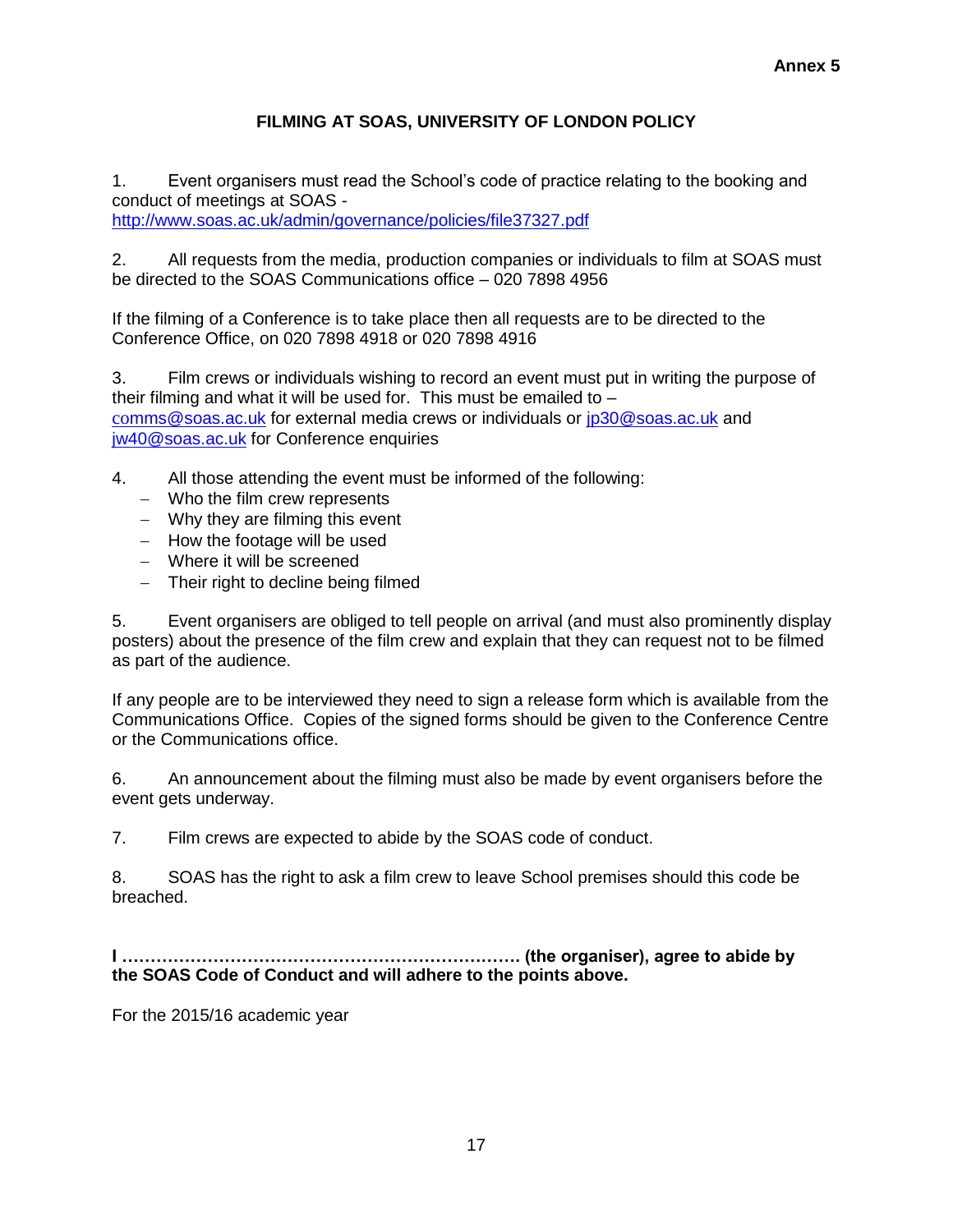### **Submission of a speaker request**

This procedure applies to all staff, students and Students" Union members.

If an event you are planning involves an external speaker, the following form must be completed by the Principal Organiser and returned to the Conference Office at least five working days in advance of the event.

The Conference Office will aim to contact you in writing to let you know whether the event has been approved to take place within 10 working days. The Conference Office may contact you for further information. In some cases, the Conference Office may need to refer the event to the Head of Security or Responsible Officer. This does not necessarily mean the event will not be permitted to go ahead, but further arrangements may need to be made, such as ticketing, crowd control or other security requirements.

In the event that this form is not submitted to the Conference Office by the Principal Organiser five working days before the date of the event, permission for the event to take place may be withdrawn. Consideration will also be given to the School"s requirements under the Prevent Duty.

Please answer the following questions as thoroughly as possible.

- 1. Name and contact details of the Principal Organiser.
- 2. Name and details of the visiting speaker, including the organisation they represent, have they spoken at SOAS or another university before?
- 3. Date, time and place of the event.
- 4. Expected arrival and departure times of the speaker.
- 5. Overview of the event: what is the subject matter, who is the appointed Chairperson, what language will the event take place in?
- 6. What topic will the external speaker be taking about?
- 7. How will the event be advertised and in what language?
- 8. What publication materials will be made available to attendees from the speaker?
- 9. How many people are expected to attend the event, including staff, students, members of the university, the public etc?
- 10. Will the event be ticketed?
- 11. Does the Principal Organiser believe there may be a threat of disruption caused by the subject matter of the event or topics of discussion? What is the nature of that disruption?
- 12. Does the Principal Organiser know of any issues that may arise in relation to the external speaker?